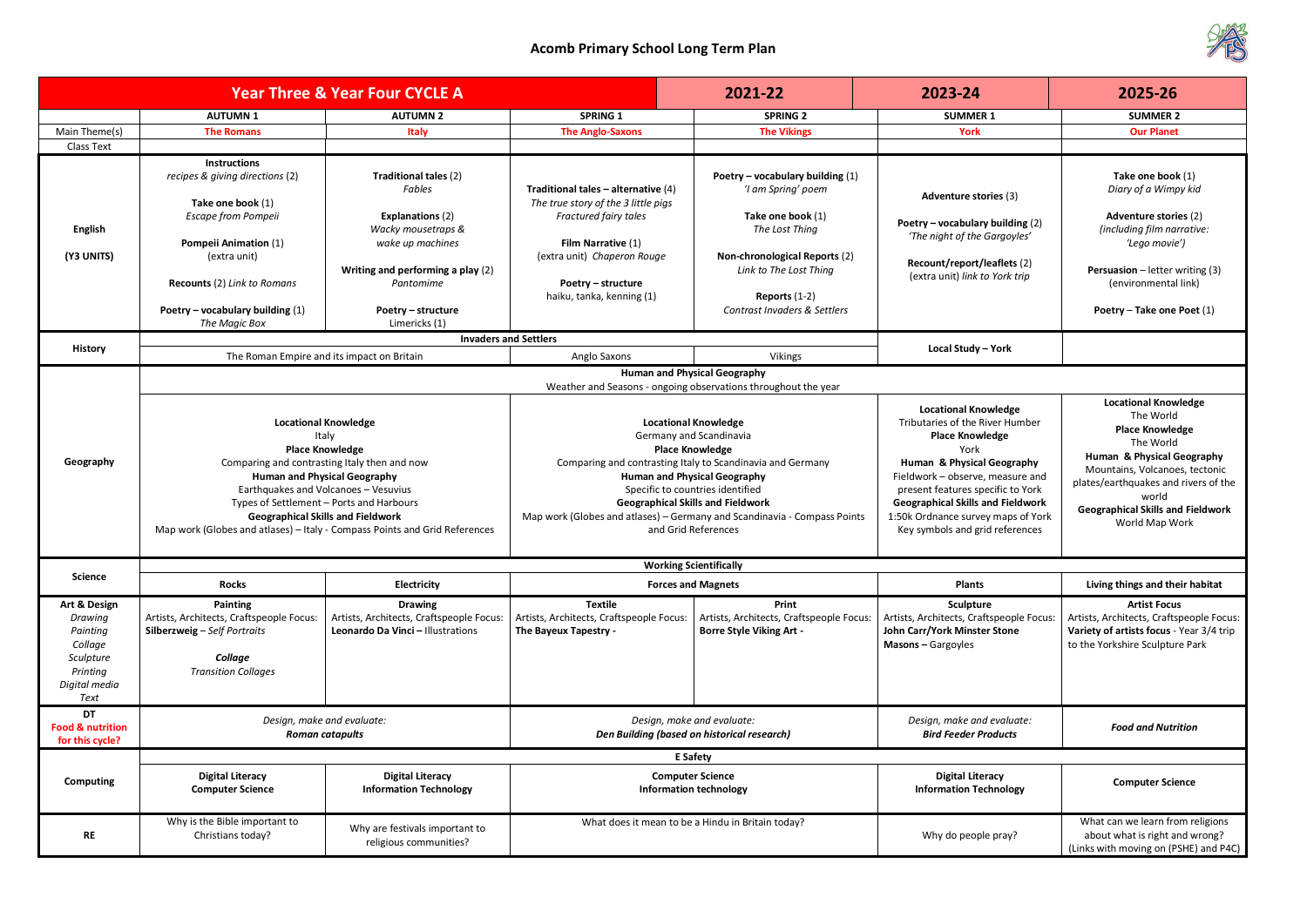|                                            | Fitness: Focus on children developing stamina in their movements and<br>establishing a culture of 'exercise'                                           |                                                                                                                                                                     | <b>Outdoor Adventurous Activity: Focus on using communication and team work</b><br>to complete a range of activities (problem-solving/orienteering/team based<br>activities) |                                                                                                                        | Athletics: Focus on developing control of bodies, whilst using the appropriate<br>skill for each event |                                                                                                                                                                                                 |
|--------------------------------------------|--------------------------------------------------------------------------------------------------------------------------------------------------------|---------------------------------------------------------------------------------------------------------------------------------------------------------------------|------------------------------------------------------------------------------------------------------------------------------------------------------------------------------|------------------------------------------------------------------------------------------------------------------------|--------------------------------------------------------------------------------------------------------|-------------------------------------------------------------------------------------------------------------------------------------------------------------------------------------------------|
| PE.                                        | Netball: Focus on developing a range<br>of hand-eye coordination skills in a<br>competitive game setting                                               | <b>Dance:</b> Focus on creating routines<br>with some improvisation and<br>developing precision and control                                                         | <b>Gymnastics:</b> Focus on combining<br>actions with increasing confidence,<br>change of direction, speed or level.                                                         | <b>Rugby:</b> Focus on moving and passing<br>with the ball whilst showing control<br>and accuracy                      | <b>Rounders: Focus on developing</b><br>striking and fielding skills                                   | Tennis: Focus on developing successful<br>striking skills and using simple game-<br>based tactics                                                                                               |
|                                            | Let your spirit Fly                                                                                                                                    | Glockenspiel Stage 1                                                                                                                                                | Three little birds                                                                                                                                                           | The Dragon Song                                                                                                        | Bringing us together                                                                                   | Reflect, Rewind, Replay.                                                                                                                                                                        |
| Music                                      | Singing in parts<br>Rhythm and Blues                                                                                                                   | Glockenspiel and musical notation                                                                                                                                   | Reggae<br><b>Bob Marley</b>                                                                                                                                                  | Singing in two parts                                                                                                   | Disco Music                                                                                            |                                                                                                                                                                                                 |
| <b>PSHCE</b>                               |                                                                                                                                                        | Health & Wellbeing                                                                                                                                                  | Relationships                                                                                                                                                                |                                                                                                                        | Living in the Wider World                                                                              |                                                                                                                                                                                                 |
| Languages                                  | $Y3 -$<br>Greetings Formal and Informal,<br>Counting<br>$1-10$ – using in context.<br>$YA -$<br>Greetings-Age, Counting<br>$10-20$ – Using in context. | $Y3 -$<br>Alphabet First 10 letters.<br>Instructions in classroom.<br>$YA -$<br>Alphabet - 10-21<br>Items in the classroom and home /<br>cafe.<br>Cup, table, chair | $Y3 -$<br>Colours and using them in context -<br>Items in class and clothing.<br>$YA -$<br>Colours and using them in context -<br>Food. Red apple.                           | Reading<br>Y3 - Rhymes and stories.<br>Num, Colours, Alphabet.<br>Reading<br>Y4 - Rhymes and stories<br>Body and food. | $Y3 -$<br>Family Members.<br>$YA -$<br>Ordering in a cafe.<br>Cafe items.<br>Food and Drink.           | Y3 - Writing and grammar.<br>Family -write conversation - name,<br>age and how feeling.<br>Y4 - Writing and grammar<br>Ordering in a restaurant/cafe - write<br>conversation.<br>Design a menu. |
| <b>Planned Trips out</b><br>or visitors in |                                                                                                                                                        | Roman                                                                                                                                                               |                                                                                                                                                                              | Jorvik                                                                                                                 | York                                                                                                   |                                                                                                                                                                                                 |
| <b>Acorns</b>                              |                                                                                                                                                        |                                                                                                                                                                     |                                                                                                                                                                              |                                                                                                                        |                                                                                                        |                                                                                                                                                                                                 |

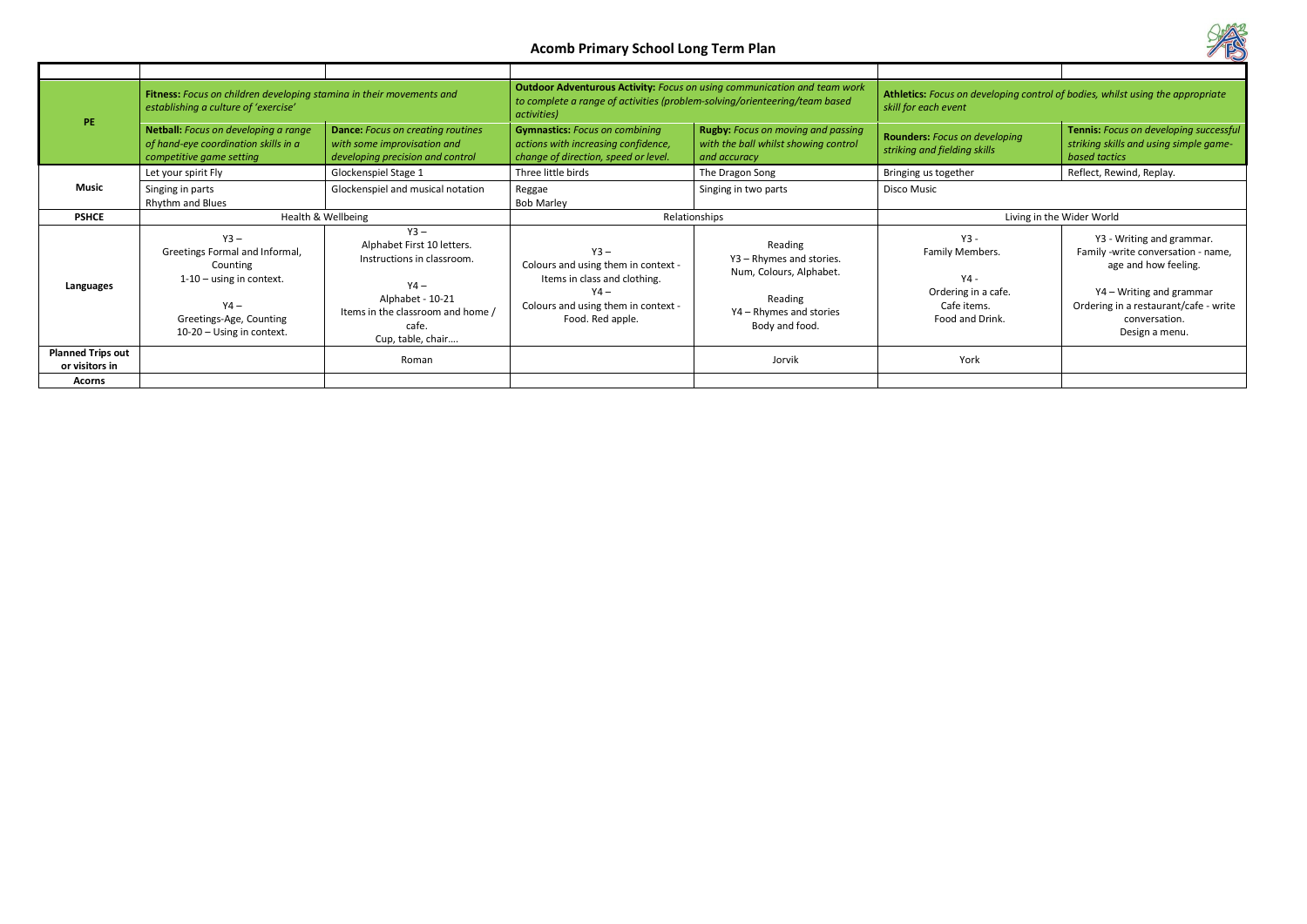| Í                                                                                                                                                                                                                                                                                                                                                                                                                                     |
|---------------------------------------------------------------------------------------------------------------------------------------------------------------------------------------------------------------------------------------------------------------------------------------------------------------------------------------------------------------------------------------------------------------------------------------|
| 2024-25                                                                                                                                                                                                                                                                                                                                                                                                                               |
| <b>SUMMER 2</b>                                                                                                                                                                                                                                                                                                                                                                                                                       |
| <b>South America</b>                                                                                                                                                                                                                                                                                                                                                                                                                  |
|                                                                                                                                                                                                                                                                                                                                                                                                                                       |
| Take one book (1)<br>Tell me a Dragon (Poetry)<br>Stories with themes (2)<br>Dragons<br>Persuasion (3)<br>(Rainforest link)<br>(including film narrative:<br>'Rang Tang')<br>Poetry - Take one Poet (1)                                                                                                                                                                                                                               |
|                                                                                                                                                                                                                                                                                                                                                                                                                                       |
|                                                                                                                                                                                                                                                                                                                                                                                                                                       |
|                                                                                                                                                                                                                                                                                                                                                                                                                                       |
| <b>Locational Knowledge</b><br>Specific to South America<br><b>Place Knowledge</b><br>Compare and contrast the UK,<br><b>Egypt and Brazil</b><br><b>Human and Physical Geography</b><br><b>Geographical Skills and Fieldwork</b><br><b>Human and Physical Geography</b><br>Specific to South America<br><b>Geographical Skills and Fieldwork</b><br>Map work (Globes and atlases) -<br>Greece - Compass Points and Grid<br>References |
|                                                                                                                                                                                                                                                                                                                                                                                                                                       |

|                                                                                                             |                                                                                                                                                   | <b>Year Three &amp; Year Four CYCLE B</b>                                                                                                                                                                                                                                                                                                                                        |                                                                                                                                                                                                                                                                                                      | 2020-21                                                                                                                                                                                                                                                                                                                  | 2022-23                                                                                                                                                                                                                                                                                                     | 2024-25                                                                                                                                                                                                                                                                                                                                                  |  |
|-------------------------------------------------------------------------------------------------------------|---------------------------------------------------------------------------------------------------------------------------------------------------|----------------------------------------------------------------------------------------------------------------------------------------------------------------------------------------------------------------------------------------------------------------------------------------------------------------------------------------------------------------------------------|------------------------------------------------------------------------------------------------------------------------------------------------------------------------------------------------------------------------------------------------------------------------------------------------------|--------------------------------------------------------------------------------------------------------------------------------------------------------------------------------------------------------------------------------------------------------------------------------------------------------------------------|-------------------------------------------------------------------------------------------------------------------------------------------------------------------------------------------------------------------------------------------------------------------------------------------------------------|----------------------------------------------------------------------------------------------------------------------------------------------------------------------------------------------------------------------------------------------------------------------------------------------------------------------------------------------------------|--|
|                                                                                                             | <b>AUTUMN1</b>                                                                                                                                    | <b>AUTUMN 2</b>                                                                                                                                                                                                                                                                                                                                                                  | SPRING 1                                                                                                                                                                                                                                                                                             | <b>SPRING 2</b>                                                                                                                                                                                                                                                                                                          | <b>SUMMER 1</b>                                                                                                                                                                                                                                                                                             | <b>SUMMER 2</b>                                                                                                                                                                                                                                                                                                                                          |  |
| Main Theme(s)                                                                                               | <b>Pre-historic Britain</b>                                                                                                                       | <b>The UK</b>                                                                                                                                                                                                                                                                                                                                                                    | <b>Ancient Egypt</b>                                                                                                                                                                                                                                                                                 | <b>Local Area - Acomb</b>                                                                                                                                                                                                                                                                                                | <b>Ancient Greece</b>                                                                                                                                                                                                                                                                                       | <b>South America</b>                                                                                                                                                                                                                                                                                                                                     |  |
| <b>Class Text</b>                                                                                           |                                                                                                                                                   |                                                                                                                                                                                                                                                                                                                                                                                  |                                                                                                                                                                                                                                                                                                      |                                                                                                                                                                                                                                                                                                                          |                                                                                                                                                                                                                                                                                                             |                                                                                                                                                                                                                                                                                                                                                          |  |
| <b>English</b><br>(Y4 UNITS)                                                                                | Take one book (1)<br>Flotsam<br>Non-chronological reports (2)<br>Flanimals<br>Take one book (1)<br>Stone Age Boy<br>Non-chronological reports (2) | Poetry $(1)$<br>Firework poems<br>Take one book (1)<br>The Magic Paintbrush<br>Story setting (3)<br>Film Narrative (1)                                                                                                                                                                                                                                                           | Take one book (1)<br>The Egyptian Cinderella<br><b>Explanations (2)</b><br>Egyptian Booby traps<br>Film Narrative (1)<br>(extra unit) Taddeo Jones<br>Non-chronological reports (1)                                                                                                                  | Take one book (1-2)<br>Tuesday<br>(Narrative & Newspaper reports)<br>Writing and performing a play (2)<br>Alice in Wonderland<br>Poetry - narratives (1-2)<br>Jabberwocky - poem study                                                                                                                                   | Traditional tales – myths $(4)$<br>Greek Myths & Legends<br>Poetry $(1)$<br>If I had Wings<br>Discussion (2)                                                                                                                                                                                                | Take one book (<br>Tell me a Dragon (Po<br><b>Stories with theme</b><br>Dragons<br>Persuasion (3)<br>(Rainforest link<br>(including film narro                                                                                                                                                                                                           |  |
|                                                                                                             | Link to Stone Age<br>Poetry – vocabulary building $(1)$<br>Autumn Senses Poem                                                                     | (extra unit) Broken<br>Poetry - riddles (1) Xmas Crackers                                                                                                                                                                                                                                                                                                                        | <b>Pyramids and Mummies</b><br>Poetry – vocabulary building $(1)$<br>Simile and Metaphor poems                                                                                                                                                                                                       | Recite other narrative poems by heart                                                                                                                                                                                                                                                                                    |                                                                                                                                                                                                                                                                                                             | 'Rang Tang')<br>Poetry - Take one Po                                                                                                                                                                                                                                                                                                                     |  |
|                                                                                                             |                                                                                                                                                   |                                                                                                                                                                                                                                                                                                                                                                                  |                                                                                                                                                                                                                                                                                                      | <b>Ancient Settlements and Civilisations</b>                                                                                                                                                                                                                                                                             |                                                                                                                                                                                                                                                                                                             |                                                                                                                                                                                                                                                                                                                                                          |  |
| <b>History</b>                                                                                              |                                                                                                                                                   | Stone Age, Iron Age, Bronze Age                                                                                                                                                                                                                                                                                                                                                  | Ancient Egypt                                                                                                                                                                                                                                                                                        |                                                                                                                                                                                                                                                                                                                          | <b>Ancient Greece</b>                                                                                                                                                                                                                                                                                       |                                                                                                                                                                                                                                                                                                                                                          |  |
|                                                                                                             | <b>Human and Physical Geography</b>                                                                                                               |                                                                                                                                                                                                                                                                                                                                                                                  |                                                                                                                                                                                                                                                                                                      |                                                                                                                                                                                                                                                                                                                          |                                                                                                                                                                                                                                                                                                             |                                                                                                                                                                                                                                                                                                                                                          |  |
|                                                                                                             |                                                                                                                                                   |                                                                                                                                                                                                                                                                                                                                                                                  |                                                                                                                                                                                                                                                                                                      | Weather and Seasons - ongoing observations throughout the year                                                                                                                                                                                                                                                           |                                                                                                                                                                                                                                                                                                             |                                                                                                                                                                                                                                                                                                                                                          |  |
| Geography                                                                                                   |                                                                                                                                                   | <b>Locational Knowledge</b><br>Countries, counties, cities, regions, mountain ranges, national parks and rivers<br>of the UK<br><b>Human and Physical Geography</b><br>Types of settlement and land use of the UK<br>Climate of the UK<br>The water cycle<br><b>Geographical Skills and Fieldwork</b><br>Map work (Globes and atlases) - UK - Compass Points and Grid References | <b>Locational Knowledge</b><br>Egypt<br><b>Place Knowledge</b><br>Compare and contrast Egypt to the UK<br><b>Human and Physical Geography</b><br>Specific to Egypt<br><b>Geographical Skills and Fieldwork</b><br>Map work (Globes and atlases) $-$<br>Egypt - Compass Points and Grid<br>References | <b>Locational Knowledge</b><br>Land use and human and physical features<br>associated with Acomb and how they have<br>changed over time<br><b>Human and Physical Geography</b><br>Specific to Acomb<br><b>Geographical Skills and Fieldwork</b><br>1:50k Ordnance survey maps of York<br>Key symbols and grid references | <b>Locational Knowledge</b><br>Greece<br><b>Place Knowledge</b><br>Compare and contrast Greece to<br>the UK<br><b>Human and Physical Geography</b><br>Specific to Greece<br><b>Geographical Skills and Fieldwork</b><br>Map work (Globes and atlases) $-$<br>Greece - Compass Points and Grid<br>References | <b>Locational Knowle</b><br>Specific to South Am<br><b>Place Knowledg</b><br>Compare and contrast<br><b>Egypt and Brazi</b><br><b>Human and Physical Ge</b><br><b>Geographical Skills and</b><br><b>Human and Physical Ge</b><br>Specific to South Am<br><b>Geographical Skills and</b><br>Map work (Globes and<br>Greece - Compass Points<br>References |  |
|                                                                                                             |                                                                                                                                                   |                                                                                                                                                                                                                                                                                                                                                                                  |                                                                                                                                                                                                                                                                                                      | <b>Working Scientifically</b>                                                                                                                                                                                                                                                                                            |                                                                                                                                                                                                                                                                                                             |                                                                                                                                                                                                                                                                                                                                                          |  |
| <b>Science</b>                                                                                              |                                                                                                                                                   | States of Matter - including link to the water cycle (see Geography)                                                                                                                                                                                                                                                                                                             | Light                                                                                                                                                                                                                                                                                                | Sound                                                                                                                                                                                                                                                                                                                    |                                                                                                                                                                                                                                                                                                             | Animals, including humans                                                                                                                                                                                                                                                                                                                                |  |
| Art & Design<br>Drawing<br>Painting<br>Collage<br>Sculpture<br>Printing<br><b>Textiles</b><br>Digital media | <b>Drawing</b><br>Artists, Architects, Craftspeople Focus:<br>Amedeo Modigliani - Self Portraits                                                  | Digital Media<br>Artists, Architects, Craftspeople Focus:<br>David Hockney - Landscapes                                                                                                                                                                                                                                                                                          | Sculpture<br>Artists, Architects, Craftspeople Focus:<br>Tutankhamun masks (papier mache)                                                                                                                                                                                                            | <b>Drawing and Painting</b><br>Artists, Architects, Craftspeople Focus:<br>Arthur Rackham (Alice in Wonderland)                                                                                                                                                                                                          | Sculpture<br>Artists, Architects, Craftspeople<br>Focus: Mythical creature masks<br>(wire & modroc)                                                                                                                                                                                                         | <b>Collage</b><br>Artists, Architects, Craftsp<br>Focus:<br><b>Maria Berrio</b>                                                                                                                                                                                                                                                                          |  |
|                                                                                                             |                                                                                                                                                   |                                                                                                                                                                                                                                                                                                                                                                                  |                                                                                                                                                                                                                                                                                                      |                                                                                                                                                                                                                                                                                                                          |                                                                                                                                                                                                                                                                                                             | <b>Food and Nutrition</b>                                                                                                                                                                                                                                                                                                                                |  |
| DT                                                                                                          | Design, make and evaluate:<br><b>Moving Monsters</b>                                                                                              |                                                                                                                                                                                                                                                                                                                                                                                  | <b>None</b>                                                                                                                                                                                                                                                                                          |                                                                                                                                                                                                                                                                                                                          |                                                                                                                                                                                                                                                                                                             | Design, make and evaluate: British, Greek and South America                                                                                                                                                                                                                                                                                              |  |
|                                                                                                             |                                                                                                                                                   |                                                                                                                                                                                                                                                                                                                                                                                  |                                                                                                                                                                                                                                                                                                      |                                                                                                                                                                                                                                                                                                                          | Could be standalone - should be done each year? Sports event                                                                                                                                                                                                                                                |                                                                                                                                                                                                                                                                                                                                                          |  |
|                                                                                                             |                                                                                                                                                   |                                                                                                                                                                                                                                                                                                                                                                                  |                                                                                                                                                                                                                                                                                                      | <b>ESafety</b>                                                                                                                                                                                                                                                                                                           |                                                                                                                                                                                                                                                                                                             |                                                                                                                                                                                                                                                                                                                                                          |  |
| <b>Computing</b>                                                                                            | <b>Digital Literacy</b><br><b>Computer Science</b>                                                                                                | <b>Digital Literacy</b><br><b>Information Technology</b>                                                                                                                                                                                                                                                                                                                         |                                                                                                                                                                                                                                                                                                      | <b>Computer Science</b><br><b>Information Technology</b>                                                                                                                                                                                                                                                                 | <b>Digital Literacy</b><br><b>Information Technology</b>                                                                                                                                                                                                                                                    | <b>Computer Scien</b>                                                                                                                                                                                                                                                                                                                                    |  |
| <b>RE</b>                                                                                                   | What do people believe about God?                                                                                                                 | Why is Jesus inspiring to some<br>people?                                                                                                                                                                                                                                                                                                                                        |                                                                                                                                                                                                                                                                                                      | What does it mean to be a Christian in Britain today?                                                                                                                                                                                                                                                                    | Why do some people think life is a<br>journey?                                                                                                                                                                                                                                                              | What can we learn from r<br>about what is right and w                                                                                                                                                                                                                                                                                                    |  |



| Animals, including humans |                                   |  |  |
|---------------------------|-----------------------------------|--|--|
| <b>Sculpture</b>          | <b>Collage</b>                    |  |  |
| tects, Craftspeople       | Artists, Architects, Craftspeople |  |  |
| cal creature masks        | Focus:                            |  |  |
| oc)                       | <b>Maria Berrio</b>               |  |  |

**Food and Nutrition** *Design, make and evaluate: British, Greek and South American meals Could be standalone – should be done each year? Sports event perhaps?* 

| Literacy<br>n Technology | <b>Computer Science</b>          |
|--------------------------|----------------------------------|
| ople think life is a     | What can we learn from religions |
| nev?                     | about what is right and wrong?   |